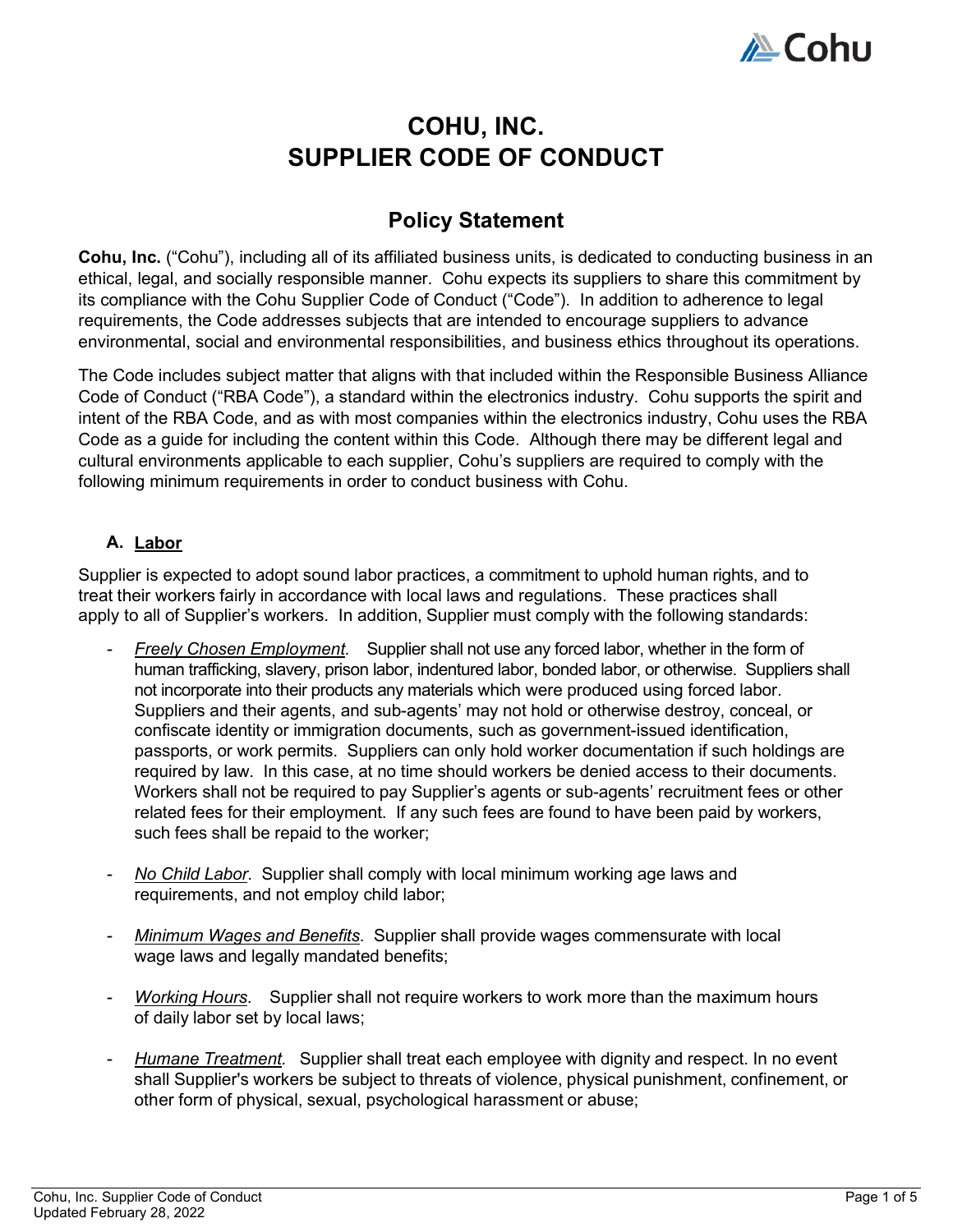

- *Non-Discrimination/Inclusion.* Supplier shall not discriminate in its employment practices on the basis of race, color, religion, sex, age, physical disability, national origin, creed, or any other basis prohibited by law while respecting and protecting all human rights including those of women and minority groups and;
- *Freedom of Association.* Supplier shall recognize and respect the rights of its workers to organize in labor unions in accordance with local labor laws and established practices

### **B. Health and Safety**

Supplier shall provide their workers with a safe and healthy working environment to prevent accidents and injury to health arising out of, linked with, or occurring in, the course of work or as a result of the operation of the Supplier. Supplier shall, among other things, provide:

- *Occupational Health*. Potential for worker exposure to health and safety hazards are to be identified and assessed, where necessary workers are to be provided with personal protective equipment, a system for injury and illness reporting for injury prevention must be implemented, and reasonable steps must be taken to remove vulnerable workers from working conditions with high hazards;
- *Medical Treatment*. Procedures and systems to prevent, manage, track and report injury and illness for injury reporting, and providing compensation as legally required to injured/ill workers arising as a result of working for Supplier;
- *Machine Safeguarding*. Evaluation for safety hazards and other protective measures such as guards, barriers to be provided to prevent injuries/illnesses to workers;
- *Clean and Safe Facilities*. Workers are to be provided with clean facilities, drinking water, and sanitary food preparation, storage, and eating facilities;
- *Emergency Preparedness.* Safety and emergency preparedness programs and training are necessary for all workers, including plans for worker reporting, worker notification, evacuation procedures, fire detection and suppression equipment, and recovery plans;
- *Physically Demanding Work*. Supplier should identify and evaluate physically demanding tasks, including those with heavy lifting, repetitive actions, or prolonged standing;
- *Health and Safety Communications*. Supplier shall provide workers with appropriate workplace and safety information in the language of the workers, and health/safety information should be posted within the facility in an identifiable and accessible location.

#### **C. Environmental Practices**

Supplier acknowledges that they hold a responsibility to maintain strict environmental compliance as part of producing viable products. Supplier shall comply with all environmental laws and regulations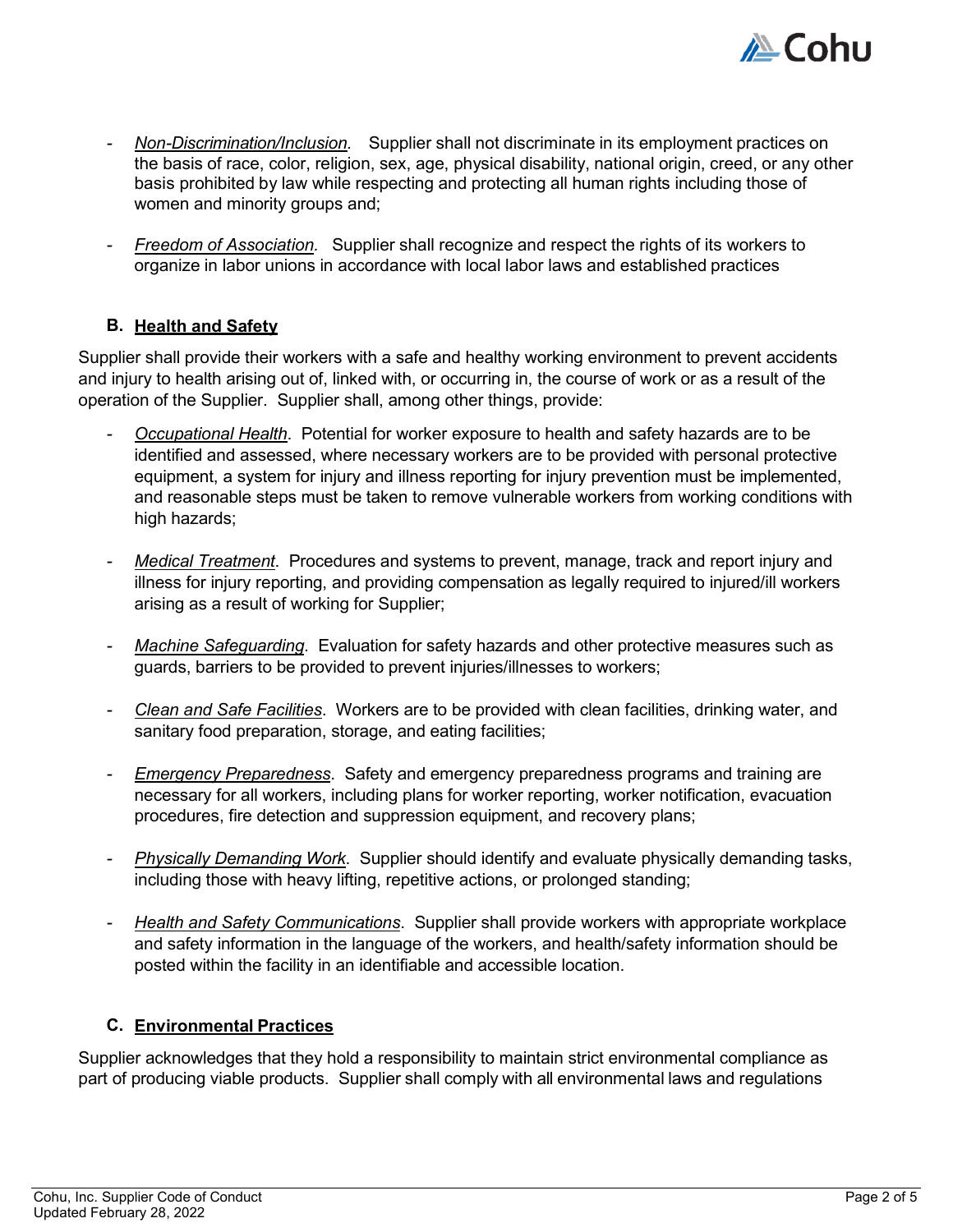

applicable to each of their operations worldwide. Such compliance shall include, among other things, the following items:

- Obtaining and maintaining environmental permits and timely filing of required reports;
- Manage, reduce and properly dispose of wastewater and other types of waste, minimize or eliminate greenhouse gas emissions and other discharges of pollutants, and conservation of its use of natural resources as part of its production processes;
- Adhere to all materials restrictions laws, regulations, and customer requirements, which may include restriction of specific substances in products;
- Proper handling and disposition of hazardous materials that pose a hazard to humans or the environment, which includes identifying, labeling, and managing to ensure safe handling, movement, use, storage, recycling, and disposal, and;
- Monitoring, controlling, and treating discharges generated from operations, including solid waste and air emissions.
- Water management programs that document and monitor water sources, use and discharge, and identify opportunities to more efficiently manage and conserve water and control channels of potential contamination.

#### **D. Ethical Business Practices**

Supplier is expected to conduct their businesses in accordance with the highest standards of ethical behavior and in accordance with applicable laws and regulations. Supplier is expected to conform to these requirements in each of the following areas:

- *Fair Trade Practices.* Supplier shall not engage in collusive bidding, price fixing, price discrimination, or other unfair trade practices in violation of antitrust laws;
- *Bribery, Kickbacks, and Fraud.* No Supplier funds or assets shall be paid, loaned, or otherwise disbursed as bribes, kickbacks, or other payments designed to influence or compromise the conduct of Cohu or its workers;
- *Foreign Corrupt Practices Act.* While laws and customs vary throughout the world, Supplier must comply with foreign legal requirements, United States law, and local laws that apply to foreign operations, including the Foreign Corrupt Practices Act ("FCPA"), where the FCPA generally makes it unlawful to give anything of value to foreign government officials, foreign political parties, party officials, or candidates for public office for the purposes of obtaining or retaining business;
- *Conflict Minerals (Dodd-Frank Section 1502*). Supplier shall ensure that parts and products supplied to Cohu containing tungsten, tantalum, tin and gold minerals (3TG), be conflict-free, where such parts and products contain no metals derived from "Conflict Minerals" that directly or indirectly finance or benefit armed groups through mining or mineral trading in the Democratic Republic of Congo ("DRC"), or adjoining countries where human rights violations are alleged, where Suppliers shall further cooperate with Cohu to conduct reasonable due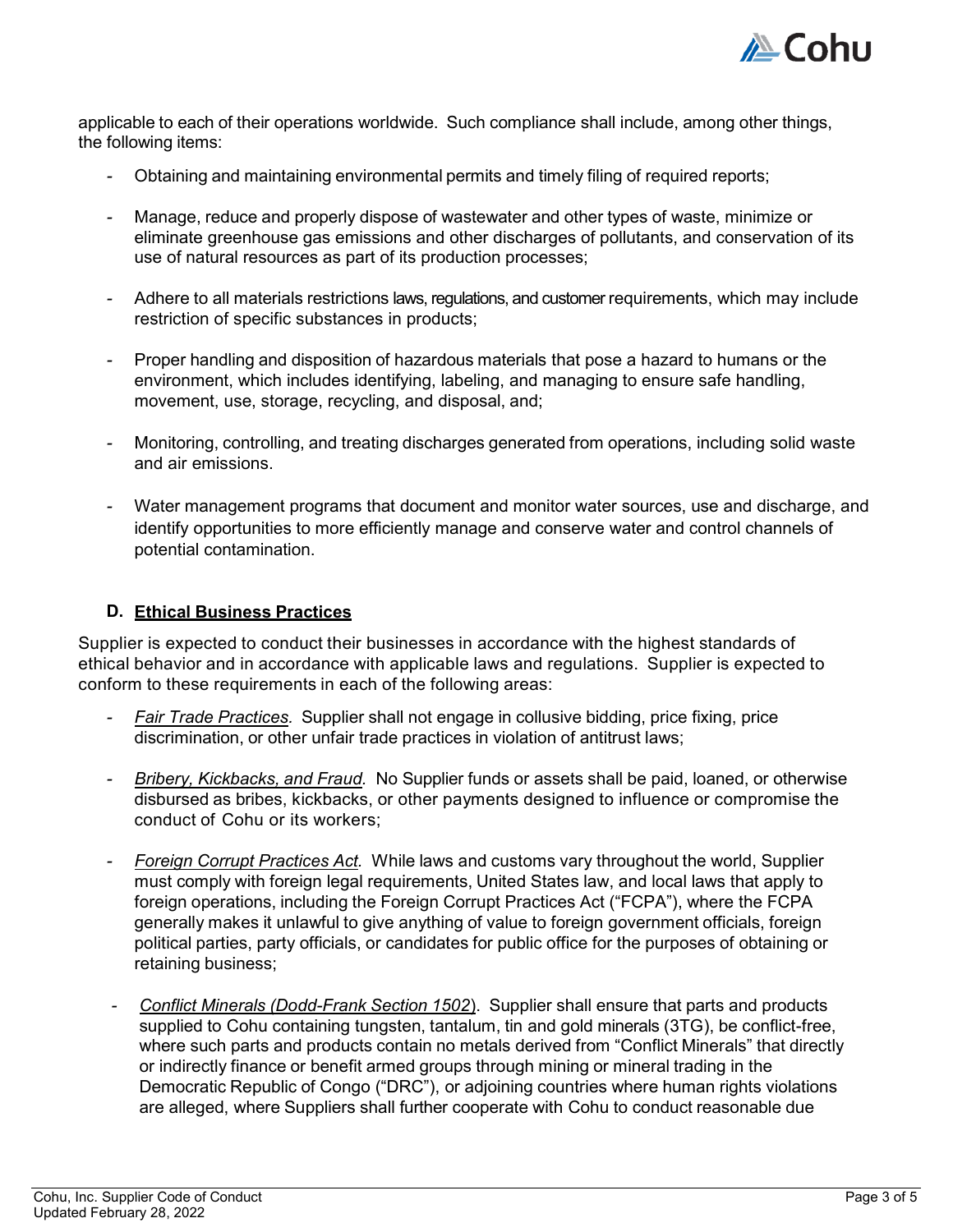

diligence within their supply chain, provide appropriate declarations showing evidence of same from time to time, and implement internal policies and procedures so that Cohu may make accurate legally required disclosures and provide products that are considered to be DRC conflict-free;

- *Compliance with Laws, Regulations, and Cohu Policies and Procedures.* Supplier must comply with all applicable laws, codes, or regulations of the countries, states, and localities in which they operate, which includes laws and regulations relating to environmental, occupational health and safety, and labor practices, where Supplier must require their downstream suppliers to do the same, and Supplier must comply with Cohu's published policies and procedures, including this Code.
- *Intellectual Property Rights.* Supplier shall respect the intellectual property rights of others, especially Cohu, its affiliates, and business partners, where Supplier shall take appropriate steps to safeguard and maintain confidential and proprietary information of Cohu and shall use such information only for the purposes specified for use by Cohu, and observe and respect all Cohu patents, trademarks, and copyrights, and comply with all requirements as to their use as established by Cohu;
- **Privacy.** Supplier is committed to protecting the reasonable privacy expectations of personal information of all parties involved in its business, including Supplier's workers, customers, and Cohu, where Supplier shall comply with all privacy and information security laws and regulations.
- *Non-Retaliation*. Supplier shall ensure the confidentiality, anonymity and protection of whistleblowers, and have a communicated process for workers to raise concerns without risk of retaliation.

#### **E. Management Systems**

Supplier shall establish management systems that are structured to ensure compliance with all applicable laws, regulations, and Cohu requirements related to Supplier's operation and process. Supplier shall publicly affirm its commitment to corporate, social and environmental responsibility, and its management systems should include the following:

- Supplier shall conduct periodic audits and inspections to ensure compliance with this Code and applicable legal requirements, where Supplier shall identify areas of non -compliance and subsequently notify Cohu's Supply Chain Management as to its plans to immediately remedy;
- Permit Cohu or its representatives to engage in monitoring activities to confirm Supplier's compliance with this Code, including on -site inspections of facilities, use of questionnaires or report cards, review of publicly available information, or other measures necessary to assess performance;
- Supplier shall implement processes that will identify and assess all applicable laws, regulations and Cohu requirements, and its compliance with such practices to minimize risk associated with Supplier's operations;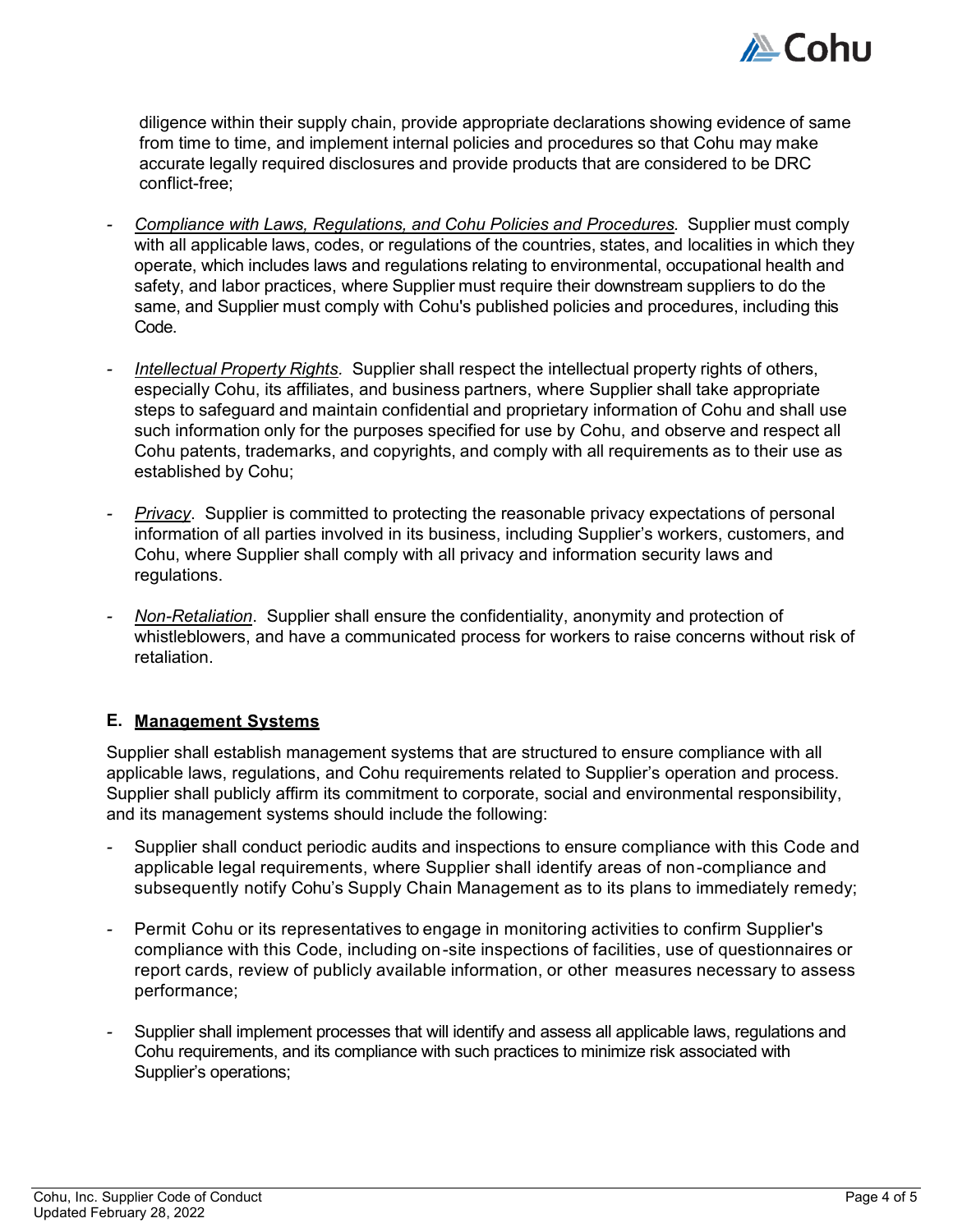

- Supplier shall identify senior executive personnel who are responsible for ensuring implementation of management systems, and review on an ongoing basis;
- Supplier shall maintain programs to train workers on compliance with its internal policies, and provide workers with the ability to communicate clear and accurate information about policies, practices, and expectations, and have a process for correcting any deficiencies;
- Supplier shall maintain documents and records needed to ensure regulatory compliance.
- Supplier shall implement cyber security policies and procedures, as well as document control processes, that safeguard the integrity and security of their systems in order to protect against cyber risks to Cohu's product/company information and networks.

This Code is a general statement of Cohu's expectations with respect to its Suppliers. This Code is not in lieu of, but in addition to, any Supplier obligations as set forth in any other agreement.

In the event of a conflict between this Code and any Cohu solicitation document or applicable agreement, the terms of the Cohu solicitation or agreement shall control.

Supplier's gross or intentional failure to comply with the policies, procedures or other requirements of this Code may, in Cohu's sole discretion, constitute cause for termination of any agreement by and between Cohu and the Supplier, on terms to be solely determined by Cohu.